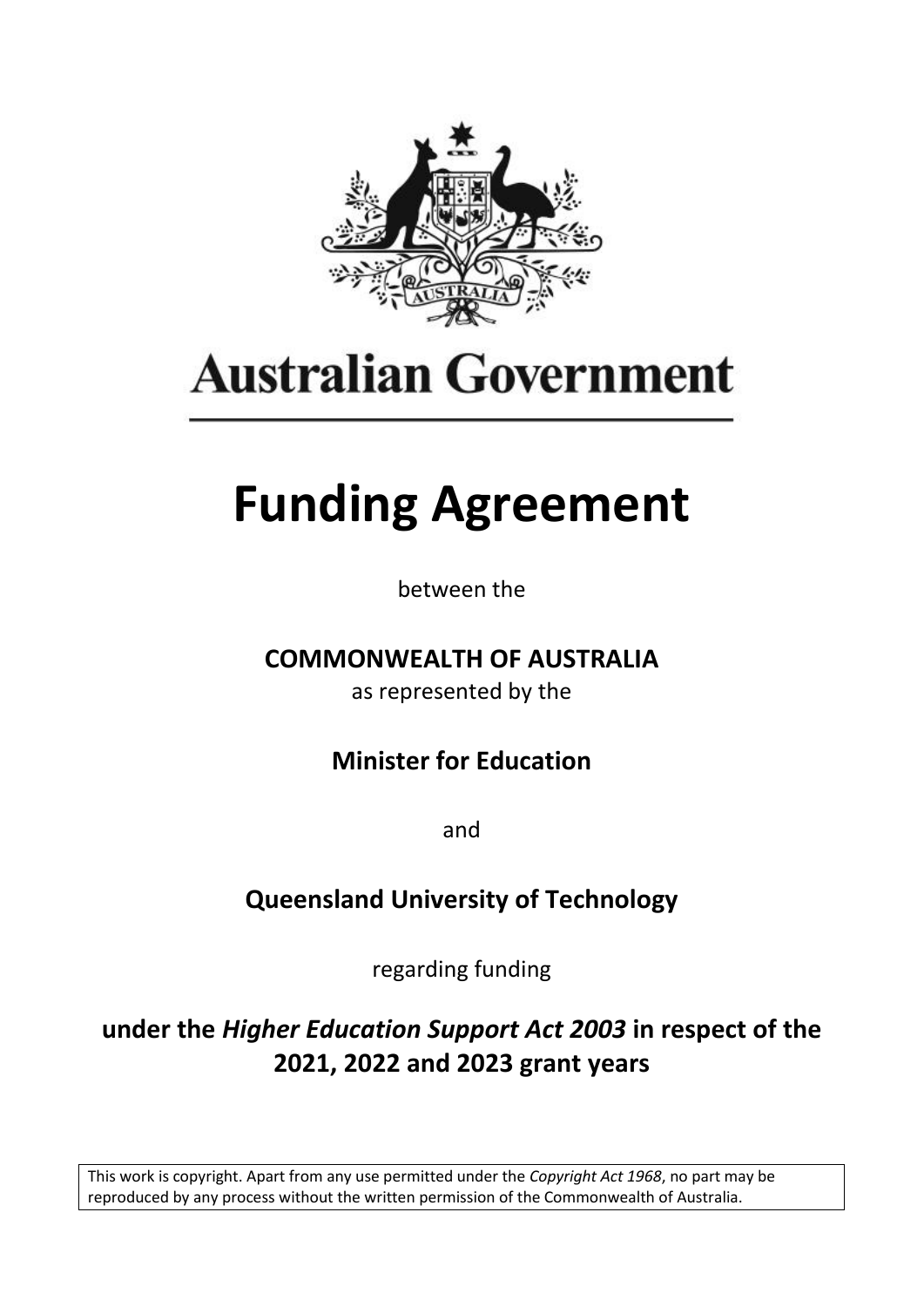This page has been intentionally left blank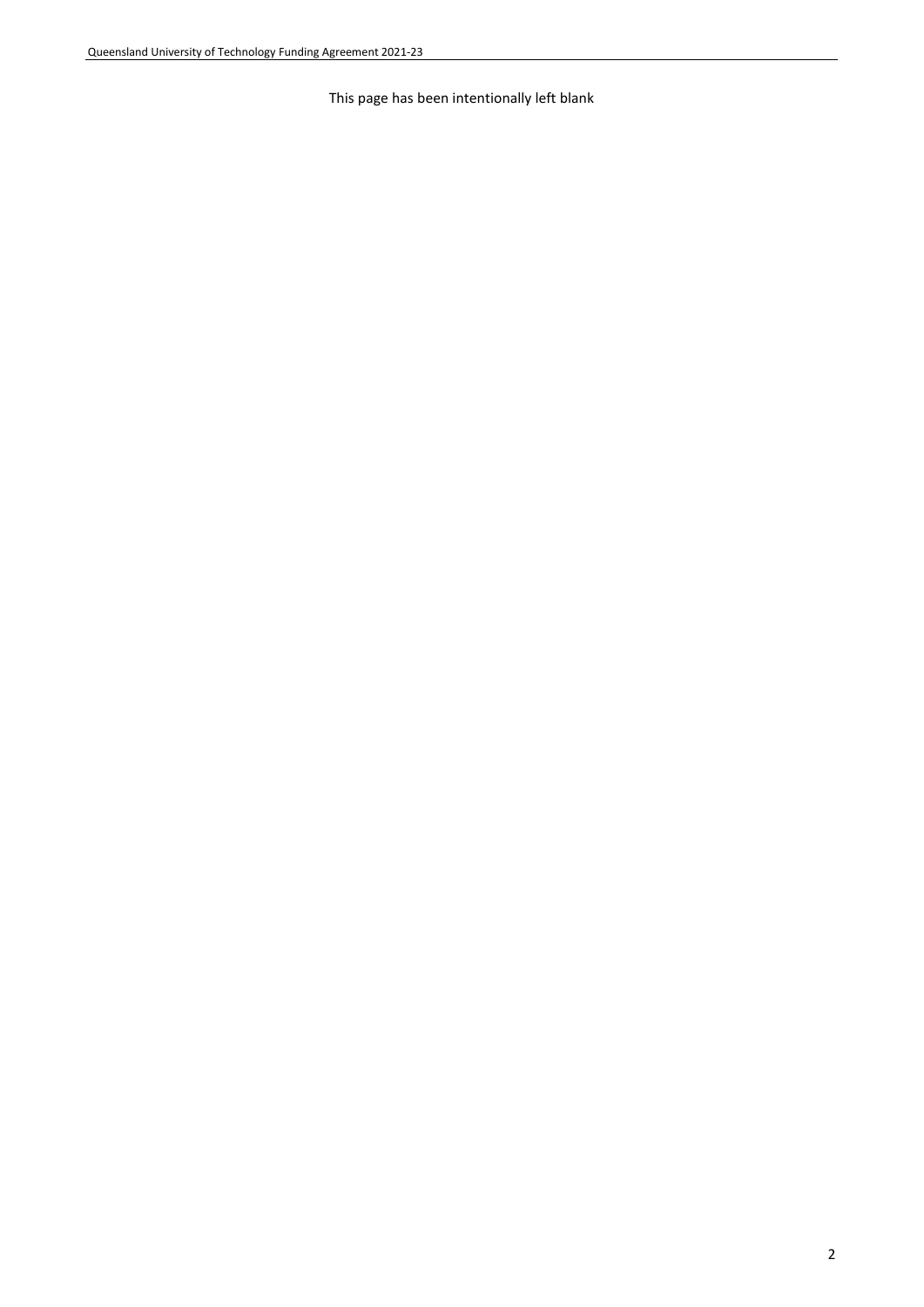# **Parties and Recitals**

**THIS AGREEMENT** is made on the date on which it is executed by the Commonwealth of Australia

### **BETWEEN**

**THE COMMONWEALTH OF AUSTRALIA** represented by the Minister for Education ('the Commonwealth') [ABN 12 862 898 150]

## AND

**Queensland University of Technology**, **GPO Box 2434 BRISBANE QLD 4001** ('Provider') [ABN 83 791 724 622]

### **RECITALS**

- A. The Provider meets the requirements of paragraph 30-1(1)(a) of HESA.
- B. This funding agreement meets the requirements under subsection 30-25(1) of HESA in respect of the 2021, 2022 and 2023 grant years.
- C. Entering into this agreement is a requirement under subparagraph 30-1(1)(a)(ii) of HESA for a Commonwealth Grant to be payable to the Provider under Part 2-2 of HESA.
- D. Subject to subsections 30-25(2A) and 30-25(2B) of HESA, this funding agreement specifies conditions to which the Commonwealth Grant is subject that are additional to the conditions that apply to the Commonwealth Grant under Division 36 of HESA.
- E. This agreement complements the mission-based compact between both parties setting out how the Provider's mission aligns with the Commonwealth of Australia's goals for higher education.
- F. This agreement also gives the Provider an overview of other Commonwealth funding provided under HESA and relevant legislative instruments. This overview is for information only and is set out in the 'Background and Description of Commonwealth Funding' section that follows.
- G. Under section 36-65 of HESA, the Provider must comply with this funding agreement.

## **BACKGROUND AND DESCRIPTION OF COMMONWEALTH FUNDING**

The Commonwealth of Australia will provide funding under the three broad streams below, as administered by the Department of Education, Skills and Employment (Department), subject to relevant HESA provisions, the conditions of this agreement, and the conditions of any grants provided under each funding stream, which provide the essential building blocks to support world-class teaching and research effort in line with this shared goal. The Provider agrees to use this funding as intended to drive quality higher education and research in the public interest.

#### *1. Teaching base grants*

In accordance with Division 33 of HESA and as set out in Part A of this agreement, the Provider will receive a total basic grant amount (TBGA) in Commonwealth Grant Scheme funding, which is an amount up to the sum of the Provider's:

- maximum basic grant amount (MBGA) for higher education courses
	- o may include funding for the Provider to partner with a Regional University Centre (RUC). This funding component is to be used to support the objectives of the RUC.
	- $\circ$  provides a flexible funding envelope within which funding can be moved between disciplines (excluding medicine) and course levels (sub-bachelor, bachelor and postgraduate).
- MBGA for designated higher education courses (currently only courses of study in medicine)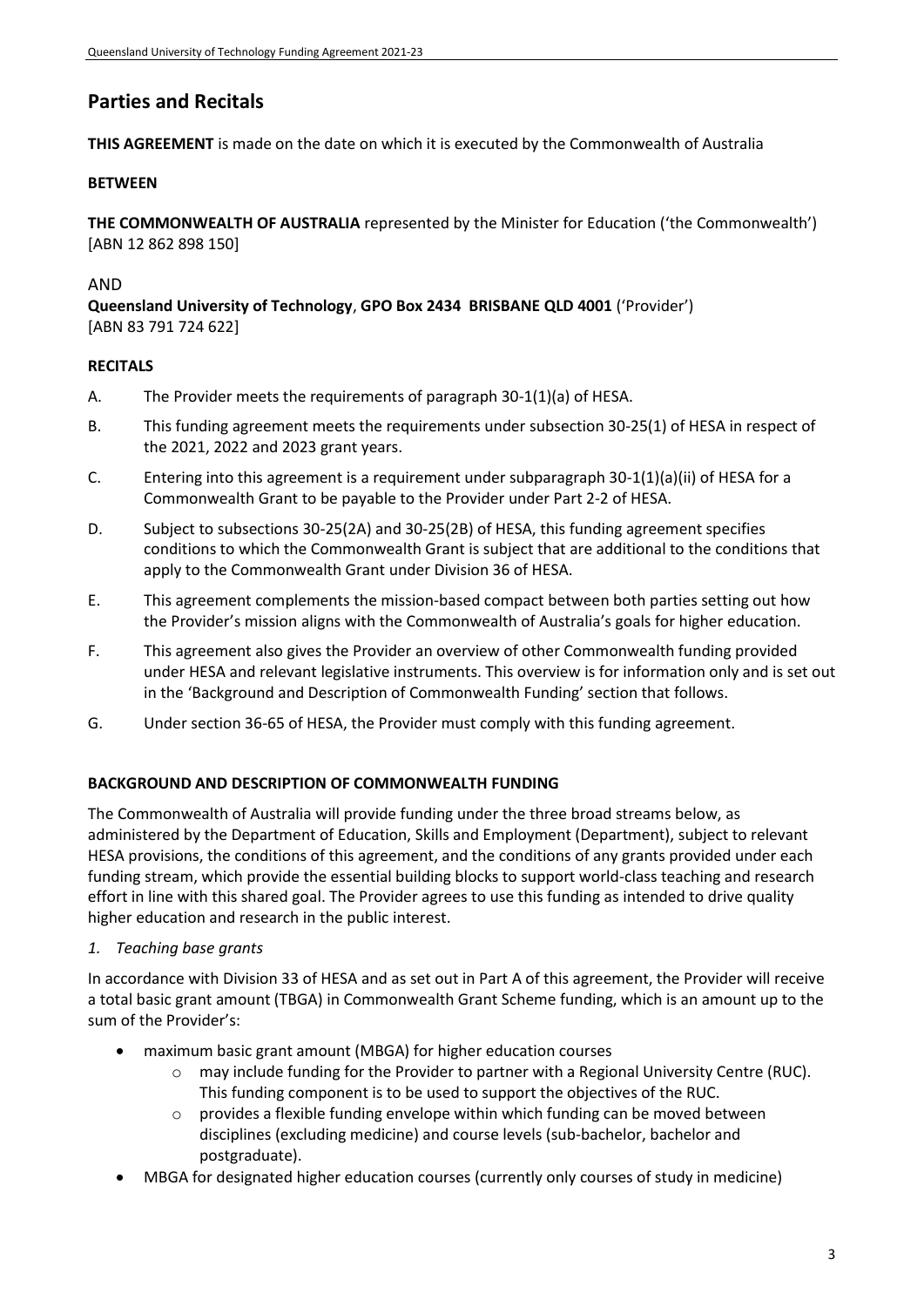• any funding the Provider receives for demand driven higher education courses, calculated in accordance with section 33-5 of HESA and on the basis of the new funding cluster rates commencing on 1 January 2021.

The Provider may also receive other loading amounts as specified in paragraph 33-1(1)(b) of HESA, and worked out in accordance with the *Commonwealth Grant Scheme Guidelines 2020*. The Transition Fund Loading will be provided in accordance with the *Commonwealth Grant Scheme Guidelines 2020.*

*2. Research base grants*

The Research Block Grants are calculated in accordance with Part 2-3 (Other grants) and 2-4 (Commonwealth scholarships) of HESA and comprise two components:

- The Research Training Program (RTP), which supports the training of students undertaking Research Doctorate and Research Masters courses, as set out in the *Commonwealth Scholarships Guidelines (Research) 2017*.
- The Research Support Program (RSP), which provides a flexible funding stream to assist eligible providers with the systemic costs of university research, as set out in the *Other Grants Guidelines (Research) 2017*.

Grants for the relevant program will be made to eligible providers through the relevant instrument and on the conditions set out in the relevant instrument. If the provider reports any unspent RSP grant amounts to the Department in relation to the 2021 grant year, the Department will approve the rollover of any unspent amounts into the 2022 grant year. Further, if the Provider spends RSP grant amounts on RTP scholarships, the conditions set out in *Commonwealth Scholarships Guidelines (Research) 2017* apply to these scholarships.

#### *3. Engagement base grants*

There are three grants available to eligible providers under this funding stream that have been established as programs under the *Other Grants Guidelines (Education) 2012*:

- The National Priorities and Industry Linkage Fund (NPILF) which supports the vital functions of engagement with industry, development of industry-relevant course material, optimisation of the course mix for local economies, and provision of work-integrated learning opportunities for students.
- The Indigenous, Regional and Low Socio-Economic Status Attainment Fund (IRLSAF) which supports initiatives to improve access and participation for groups in the population with lower participation and attainment rates, including Indigenous persons, students from low socio-economic backgrounds, and those from regional areas and remote areas. Refer to Appendix 2 for further details.
- The National Institutes Program which provides funding to eligible providers to support national institutes.

Conditions applying to the relevant program are set out in the *Other Grants Guidelines (Education) 2012* and the conditions of grant (if any) made by the Minister. Grants under the relevant program will be made to eligible providers under the *Other Grants Guidelines (Education) 2012*.

Eligible providers may also receive grants under Part 2-3 (Other grants) of HESA in relation to the Tertiary Access Payment (TAP). The TAP provides a one-off, non-indexed, means-tested payment to school-leavers from outer regional or remote areas who relocate more than 90 mins to undertake full-time, higher-level tertiary education (Certificate IV or above). Conditions applying to grants for the TAP will be set out in the conditions of grant made by the Minister.

The Provider may also receive other grants for ad hoc programs or projects under Part 2-3 (Other grants) of HESA and/or the *Other Grants Guidelines (Education) 2012*. Conditions applying to these grants are set out in the *Other Grants Guidelines (Education) 2012* and/or the conditions of grant (if any) made by the Minister.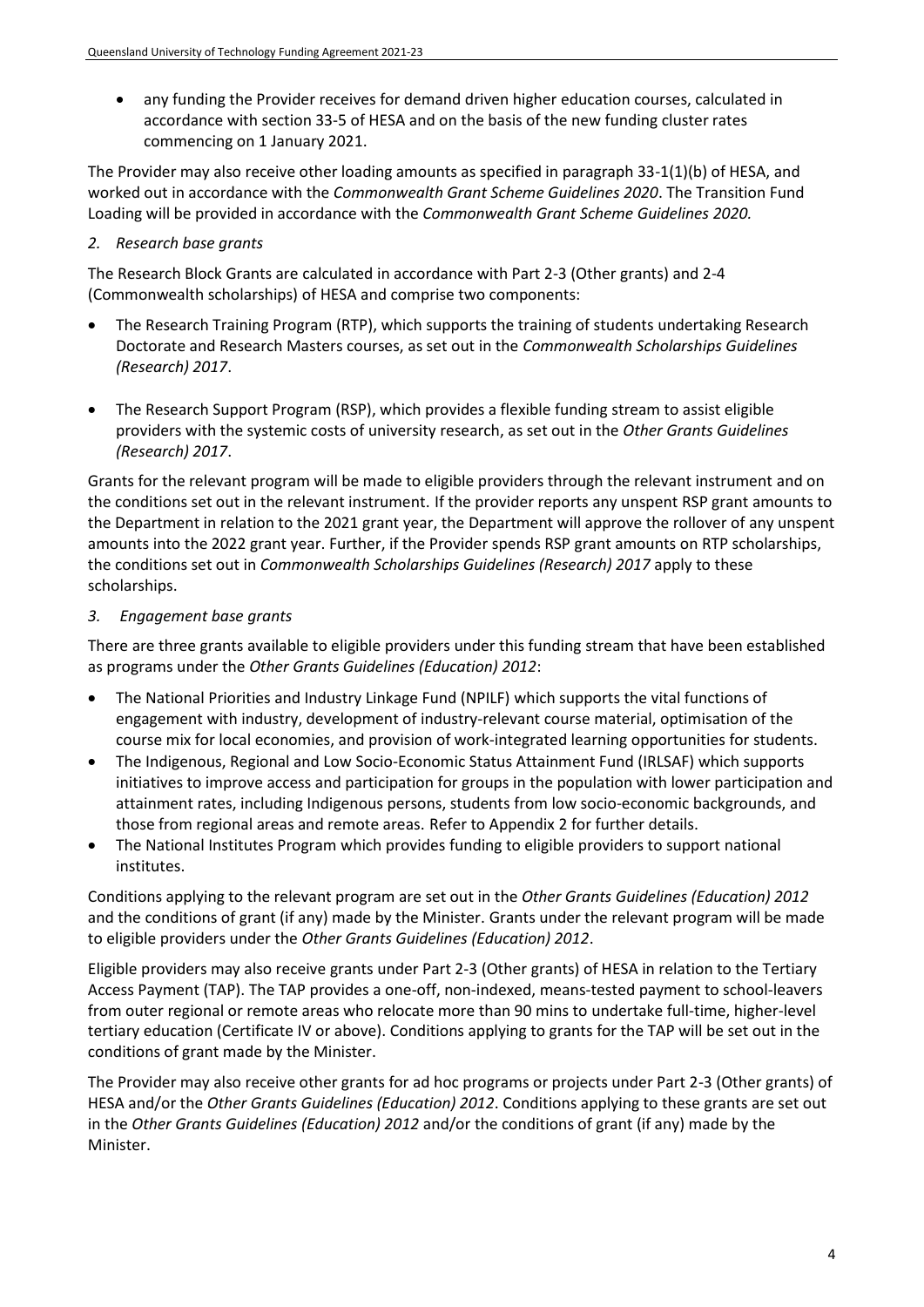#### *Indicative maximum funding amounts*

Indicative maximum funding amounts for each of these funding streams are shown in the following table. The table does not include amounts for any ad hoc grants made under Part 2-3 (Other grants) of HESA and/or the *Other Grants Guidelines (Education) 2012*. The amounts in the table are included for reference only and are not intended to pre-empt or otherwise affect the making of any grant under, or in accordance with, HESA, the *Commonwealth Grant Scheme Guidelines 2020*, the *Other Grants Guidelines (Education) 2012*, the *Other Grants Guidelines (Research) 2017* or the *Commonwealth Scholarships Guidelines (Research) 2017*. The amount of funding the Provider actually receives will be calculated based on HESA and the relevant legislative instrument.

| <b>Funding</b>                                                                                                                                 | 2021 (\$m)                            | 2022 (\$m)                        | 2023 (\$m)                        |  |  |  |
|------------------------------------------------------------------------------------------------------------------------------------------------|---------------------------------------|-----------------------------------|-----------------------------------|--|--|--|
| 1. Teaching                                                                                                                                    |                                       |                                   |                                   |  |  |  |
| Higher education courses (MBGA<br>funding envelope, including an<br>amount contingent on meeting<br>performance-based funding<br>requirements) | \$281,646,227                         | \$277,372,223                     | \$280,660,580                     |  |  |  |
| <b>Additional amounts for RUCs</b><br>(included in the Provider's MBGA<br>for higher education courses<br>shown above)                         | N/A                                   | N/A                               | N/A                               |  |  |  |
| MBGA for designated higher<br>education courses (medicine)                                                                                     | \$0                                   | \$0                               | \$0                               |  |  |  |
| Any funding for demand driven<br>higher education courses<br>(amounts to be paid based on<br>actual student enrolments)                        | \$779,743*<br>Will be paid on actuals | Will be paid on<br>actuals        | Will be paid on<br>actuals        |  |  |  |
| Loading amounts (including<br><b>Transition Fund Loading)</b>                                                                                  | \$12,861,713                          | \$0                               | \$0                               |  |  |  |
| 2. Research                                                                                                                                    |                                       |                                   |                                   |  |  |  |
| Research Training Program                                                                                                                      | \$30,830,923                          | To be determined<br>prior to 2022 | To be determined<br>prior to 2023 |  |  |  |
| Research Support Program                                                                                                                       | \$42,025,986                          | To be determined<br>prior to 2022 | To be determined<br>prior to 2023 |  |  |  |
| 3. Engagement                                                                                                                                  |                                       |                                   |                                   |  |  |  |
| <b>NPILF</b>                                                                                                                                   | \$8,750,000                           |                                   |                                   |  |  |  |
| <b>IRLSAF</b>                                                                                                                                  | \$3,909,111                           |                                   |                                   |  |  |  |
| <b>Tertiary Access Payment</b>                                                                                                                 | \$1,094,500**                         | To be determined<br>prior to 2022 | To be determined<br>prior to 2023 |  |  |  |
| <b>Total</b>                                                                                                                                   | \$381,898,203                         |                                   |                                   |  |  |  |

#### **Table 1: Summary of indicative maximum funding amounts**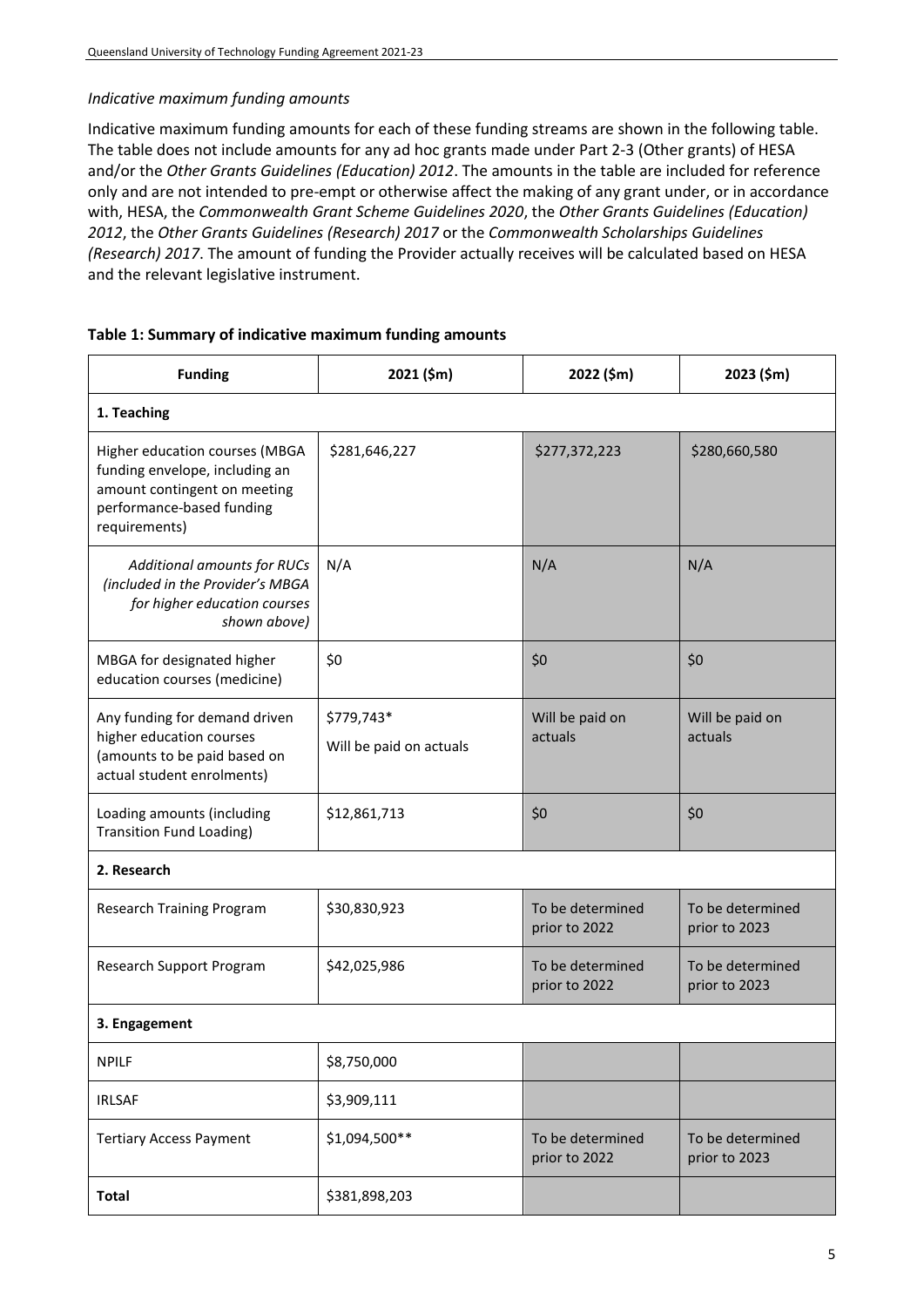**\*Demand driven higher education courses funding note:** The initial demand driven higher education courses advance payment has been based on the University's equivalent full-time student load estimate provided to the Department in December 2020. This advance payment will be revised based on estimates received from the University in April and October 2021. The demand driven advance is expected to be reconciled against actual data in mid-2022.

#### **\*\* The TAP grant funds are in two parts:**

- (a) grant funds for scholarships to students of \$995,000 for 199 scholarships
- (b) grant funds for TAP program administration of \$99,500 to undertake promotion, administration and reporting activities
- (c) To ensure as many students as possible have access to a payment, the Department will assess the utilisation of scholarships at all universities in April 2021 and reallocate unused scholarships proportionately to universities with excess demand.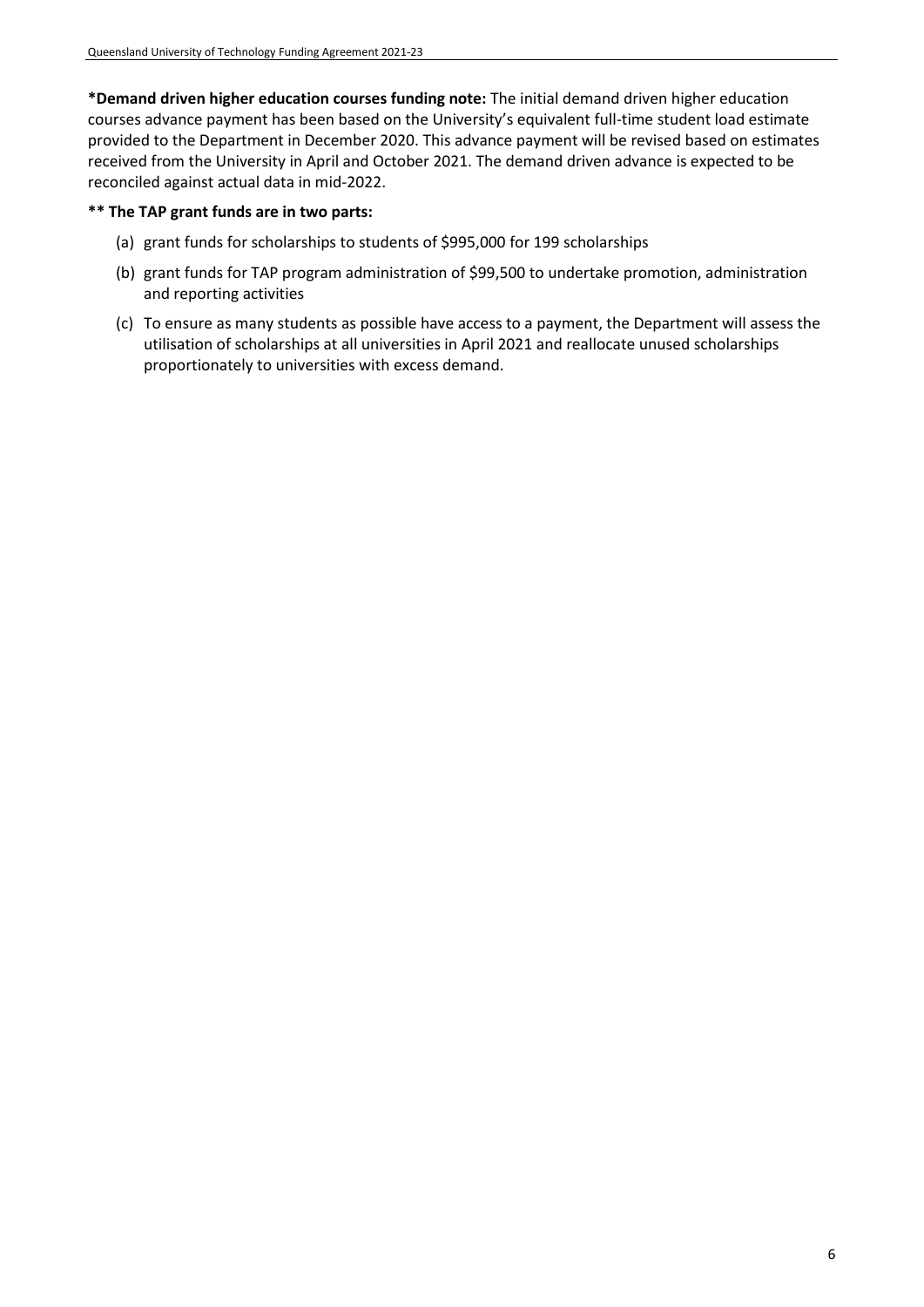# **NOW IT IS AGREED** as follows:

#### **PART A: Commonwealth Grant Scheme funding**

*Commonwealth Grant Scheme funding amount and payment arrangements*

- 1. The Commonwealth will pay to the Provider the CGS funding amount for the 2021, 2022 and 2023 grant years, calculated in accordance with Division 33 of HESA.
- 2. The Commonwealth will notify the Provider before the start of the relevant Grant Year covered by this agreement about the CGS advances in respect of amounts expected to become payable to the Provider for the relevant Grant Years under subsection 164-10(1) of HESA for:
	- 2.1. higher education courses;
	- 2.2. designated higher education courses; and
	- 2.3. demand driven higher education courses.
- 3. Amounts payable as CGS advances may be adjusted throughout the relevant Grant Year based on information provided to the Commonwealth by the Provider.
- 4. CGS advances made in respect of a Grant Year will be reconciled with CGS funding payable to the Provider for the relevant year. This reconciliation will occur in the year following the Grant Year when actual student enrolment data for the Grant Year is finalised and provided to the Commonwealth. If the amount of an advance paid to the Provider exceeds the amount that becomes payable to the Provider, the Commonwealth will seek recovery of the overpaid amount from the Provider under subsection 164-10(1A) of HESA.
- 5. To ensure the Provider is able to keep operating and employing staff in the aftermath of the COVID-19 pandemic, the Commonwealth has created the Higher Education Continuity Guarantee (HECG) as a program under the *Other Grants Guidelines (Education) 2012*. The Commonwealth will provide grants to eligible providers under the HECG for the Grant Years 2021, 2022 and 2023. The HECG has colloquially been referred to as the 'CGS funding guarantee' for the relevant Grant Years.

#### *Estimates of Commonwealth supported places*

6. The Provider must provide accurate and timely estimates of Commonwealth supported places, including the number of grandfathered students and non-grandfathered students expected to study in Commonwealth supported places, for the current year and future years, as required by the Commonwealth.

#### *Provision of other data*

7. The Provider must provide data relating to revised transparency arrangements as requested, including in relation to admissions processes and the cost of teaching and scholarship. This includes providing the data in the form and at the times required by the Commonwealth to support the national admissions platform.

#### **Section One: Higher education courses**

#### *Maximum basic grant amount for higher education courses*

8. The maximum basic grant amounts for higher education courses, specified for the purposes of paragraph 30-27(1)(a) of HESA, for the Grant Years covered by this agreement, are set out in Table 1a of Appendix 1. Appendix 1 also contains additional conditions in relation to the maximum basic grant amount for higher education courses with which the Provider must comply.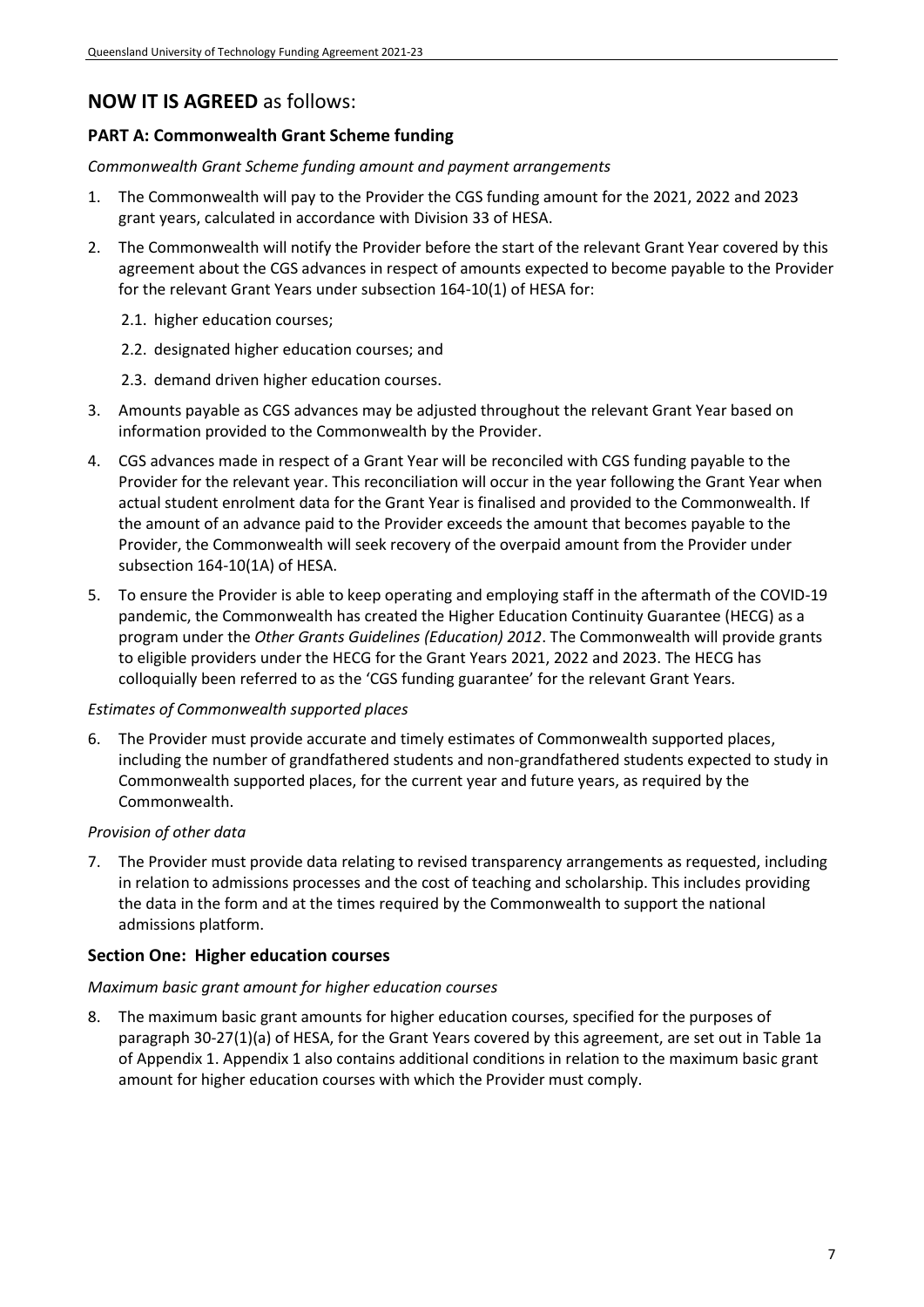#### *Trading Commonwealth supported places with another provider*

- 9. The Provider may trade Commonwealth supported places for its higher education courses with another Provider, subject to the transaction being cost neutral and receiving approval from the Commonwealth.
- 10. If a trade occurs, both providers must notify the Commonwealth in writing by 31 March of the year for which the trade applies and in advance of the census date for the traded places.
- 11. Both providers must demonstrate arrangements are in place to take into account the number of places required in the pipeline of enrolments beyond the transfer to ensure students can complete their courses.
- 12. If approved by the Commonwealth, each Provider's funding agreement will be updated to reflect the trade (including to make changes to each Provider's MBGA for higher education courses). The trade will not be effective until the required changes are made to each Provider's funding agreement.

#### **Section Two: Transition Fund Loading**

#### *Amount of Transition Fund Loading payable to the Provider*

- 13. The amount of Transition Fund Loading payable to the Provider for the relevant Grant Years is calculated using the formula in the CGS Guidelines and is estimated as:
	- For 2021: \$12,861,713
	- For 2022: \$0
	- For 2023: \$0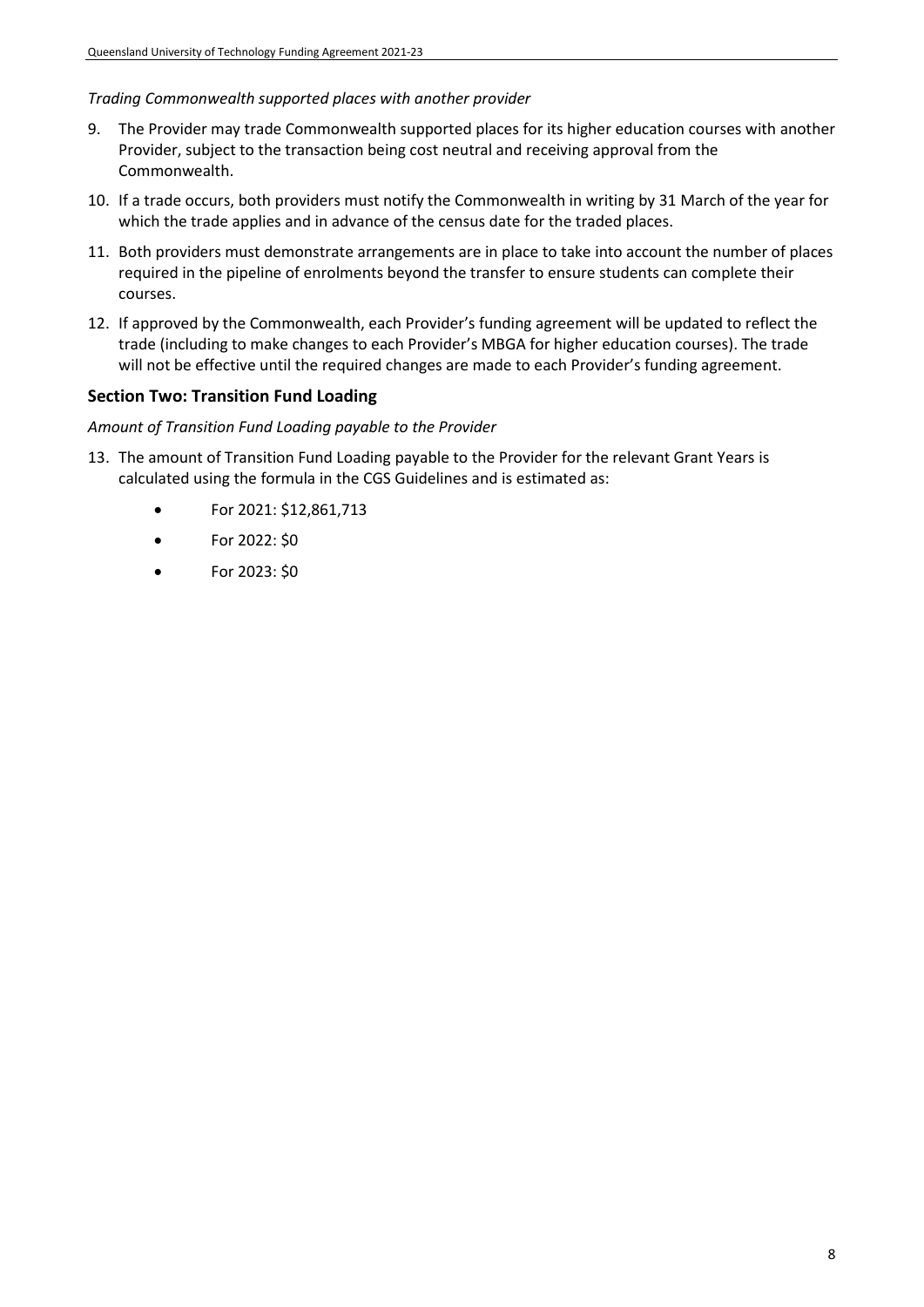#### **PART B: Other conditions and requirements**

#### *Clinical placements and practicums*

- 14. For a course that is accredited under section 49 of the National Law, the Provider must ensure that each student enrolled in the course has access to clinical placements in accordance with the approved accreditation standard for the profession.
- 15. For a course that provides a pathway to professional certification or registration, where that certification or registration requires the completion of a clinical or practicum placement (for example in initial teacher education, engineering, social work) the Provider must ensure that each student enrolled in that course has access to clinical placements or practicums in accordance with the relevant professional accreditation standards.

#### *New campuses and campus closures*

- 16. The Provider must obtain the Commonwealth's prior written approval if the Provider proposes to enrol Commonwealth supported students in a course of study that is, or is to be undertaken, primarily at an educational facility, other than one of the Provider's campuses listed below in Table 2 or approved educational facilities listed below in Table 3.
- 17. Similarly, if the Provider proposes to close a campus or approved educational facility where Commonwealth supported students are enrolled, the Provider must obtain the Commonwealth's prior written approval.

#### **Table 2: Provider's campuses**

| Name of campus           |              |  |  |
|--------------------------|--------------|--|--|
| Brisbane (Gardens Point) | Kelvin Grove |  |  |

#### **Table 3: Approved educational facility**

| Name of educational facility |  |
|------------------------------|--|
| <b>Ν/Δ</b>                   |  |

#### *Closures of courses*

- 18. Before closing any of the following types of undergraduate and postgraduate courses of study in which Commonwealth supported students have been enrolled for more than two years (including a major within a course of study), the Provider must consult the Commonwealth and obtain the Commonwealth's approval for the closure of the course:
	- 18.1. courses that prepare students for entry to any occupation that is experiencing a Skills Shortage;
	- 18.2. courses the closure of which would be likely to create a Skills Shortage in an occupation because the Provider is the sole or dominant provider of the national skill base for that occupation;
	- 18.3. specialised courses directed at the regional economy, the closure of which is likely, in the Commonwealth's opinion, to create serious detriment to the skills base of a regional economy; and
	- 18.4. courses in areas of priority under the Job-ready Graduates package, for example in science, engineering, computing, allied health, education and languages.
- 19. In making a decision to approve a course closure under clause 18, the Commonwealth will:
	- 19.1. seek to reach a mutually agreeable arrangement with the Provider regarding the course closure;
	- 19.2. have regard to student demand for the course, the financial viability of the course, the justification provided for a proposed course closure by the Provider and other relevant factors;
	- 19.3. assist the Provider to explore options to retain the course, including through cooperation with another provider or the movement of Commonwealth supported places to another provider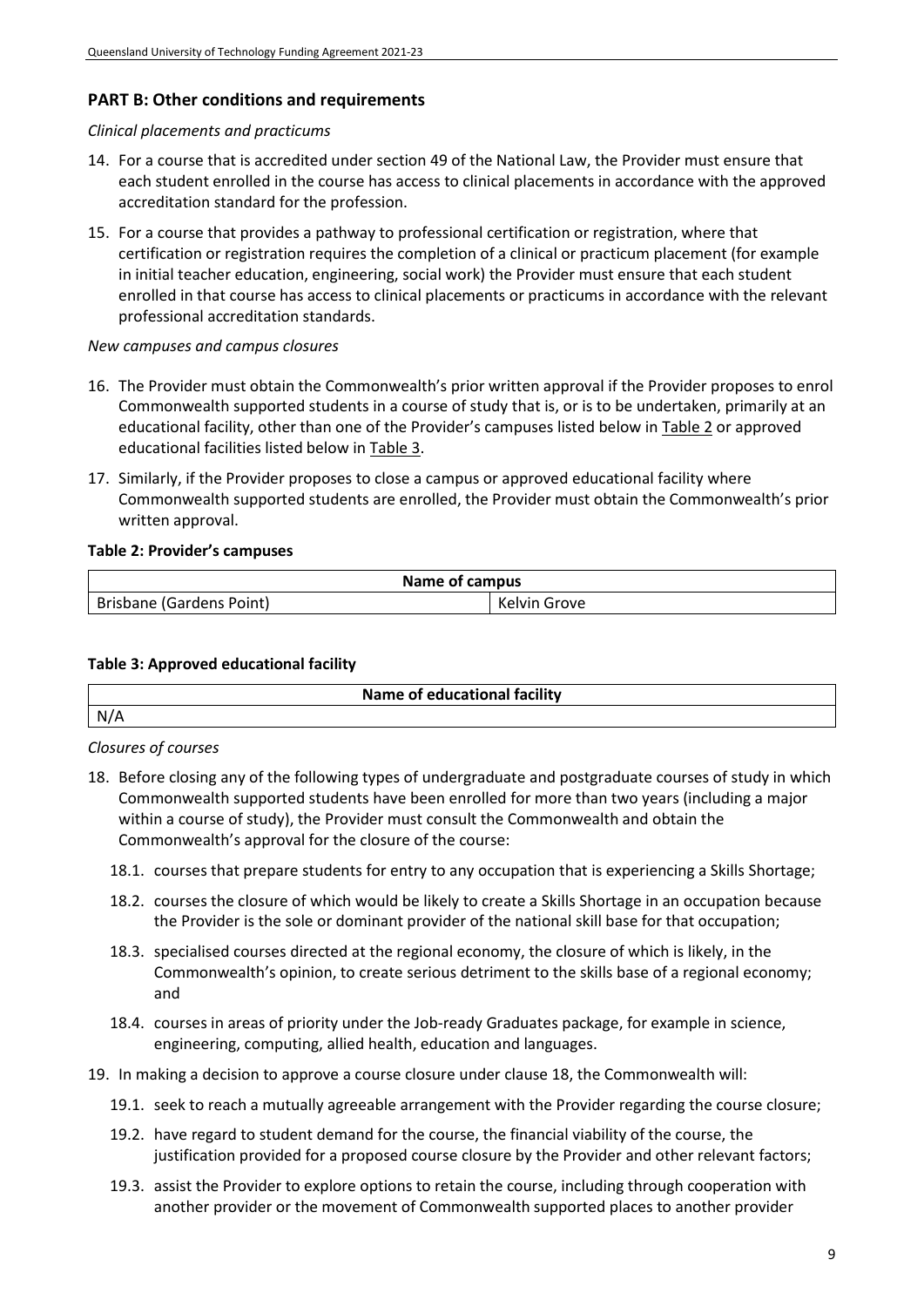(where applicable); and

19.4. not unreasonably withhold approval for a course closure so as to place an unreasonable financial burden on the Provider or place the Provider in a financially unviable position in regard to the Provider's overall financial status.

#### *Applicable law and jurisdiction*

- 20. The laws of the Australian Capital Territory apply to the interpretation of this agreement.
- 21. The parties agree to submit to the non-exclusive jurisdiction of the courts of the Australian Capital Territory and any courts which have jurisdiction to hear appeals from any of these courts in respect to any dispute under this agreement.

#### *Entire agreement, variation and severance*

- 22. This agreement and the HESA record the entire agreement between the parties in relation to its subject matter. Any previous agreement covering the relevant Grant Years is terminated and replaced by this agreement on the date this agreement is made.
- 23. Except for action the Commonwealth is expressly authorised or required to take elsewhere in this agreement or HESA, no variation of this agreement is binding unless it is agreed in writing and signed by the parties.
- 24. If a court or tribunal says any provision of this agreement has no effect or interprets a provision to reduce an obligation or right, this does not invalidate, or restrict the operation of, any other provision.

#### *Notices*

- 25. A party giving notice under this agreement must do so in writing or by Electronic Communication:
	- 25.1. if given by the Provider, marked for the attention of the First Assistant Secretary of the Higher Education Division of the Department of Education, Skills and Employment or other person as notified in writing by the Commonwealth to the Provider; or
	- 25.2. if given by the Commonwealth, marked for the attention of the Vice-Chancellor and President or other person as notified in writing by the Provider to the Commonwealth;

and must be hand delivered or sent by pre-paid post or Electronic Communication to the address specified in this clause.

The address for notices to the Commonwealth is:

First Assistant Secretary Higher Education Division Department of Education, Skills and Employment 50 Marcus Clarke Street GPO Box 9880 CANBERRA ACT 2601 Email: [cgs@dese.gov.au](mailto:cgs@dese.gov.au)

The address for notices to the Provider is:

GPO Box 2434 BRISBANE QLD 4001 [vc@qut.edu.au](mailto:vc@qut.edu.au)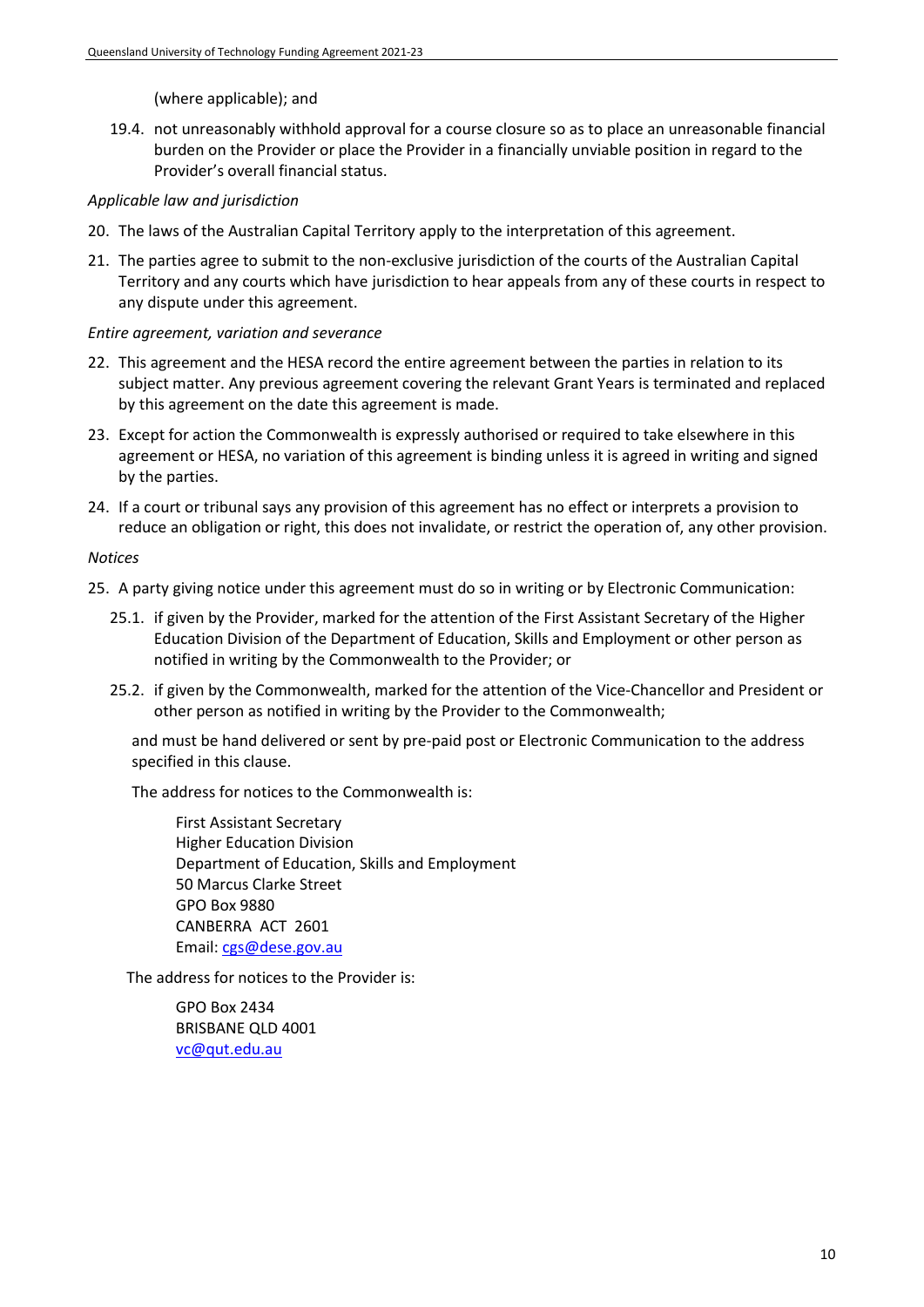- 26. A notice given under clause 25 is taken to be received:
	- 26.1. if hand delivered, on delivery;
	- 26.2. if sent by pre-paid post, 6 business days after the date of posting; or
	- 26.3. if sent by Electronic Communication, at the time that would be the time of receipt under section 14A of the *Electronic Transactions Act 1999*.

#### *Interpretation*

27. In this agreement including Attachment A and appendices, unless the contrary intention appears:

**'ABN'** has the same meaning as in section 41 of the *A New Tax System (Australian Business Number) Act 1999*;

**'CGS'** means Commonwealth Grant Scheme;

**'Commonwealth Grant'** is the grant payable to the Provider under Part 2-2 (Commonwealth Grant Scheme) of HESA;

**'course of study'** has the same meaning as in subclause 1(1) of Schedule 1 of HESA;

**'demand driven higher education course'** has the same meaning as in subclause 1(1) of Schedule 1 of HESA;

**'designated higher education course'** has the same meaning as in subclause 1(1) of Schedule 1 of HESA;

**'EFTSL'** has the same meaning as in subclause 1(1) of Schedule 1 of HESA;

**'Electronic Communication'** has the same meaning as in subsection 5(1) of the *Electronic Transactions Act 1999*;

**'funding clusters'** has the same meaning as set out in subclause 1(1) of Schedule 1 of HESA;

**'Grant Year'** has the same meaning as in subclause 1(1) of Schedule 1 of HESA;

**'higher education course'** has the same meaning as in clause 1 of Schedule 1 of HESA;

**'HESA'** means the *Higher Education Support Act 2003*;

**'Indigenous person'** has the same meaning as in subclause 1(1) of Schedule 1 of HESA;

**'maximum basic grant amount' or 'MBGA'** has the same meaning as in subclause 1(1) of Schedule 1 of HESA;

**'National Law'** means (a) for a state or territory other than Western Australia – the Health Practitioner Regulation National Law as set out in the Schedule to the *Health Practitioner Regulation National Law Act 2009 (Qld)* as it applies (with or without modification) as a law of the State or Territory; and (b) for Western Australia – the legislation enacted by the *Health Regulation National Law (WA) Act 2010* that corresponds to the Health Practitioner Regulation National Law;

**'number of Commonwealth supported places'** has the same meaning as in subclause 1(1) of Schedule 1 of HESA;

**'regional area'** has the same meaning as in subclause 1(1) of Schedule 1 of HESA;

**'remote area'** has the same meaning as in subclause 1(1) of Schedule 1 of HESA;

**'total basic grant amount'** has the same meaning as in subclause 1(1) of Schedule 1 of HESA.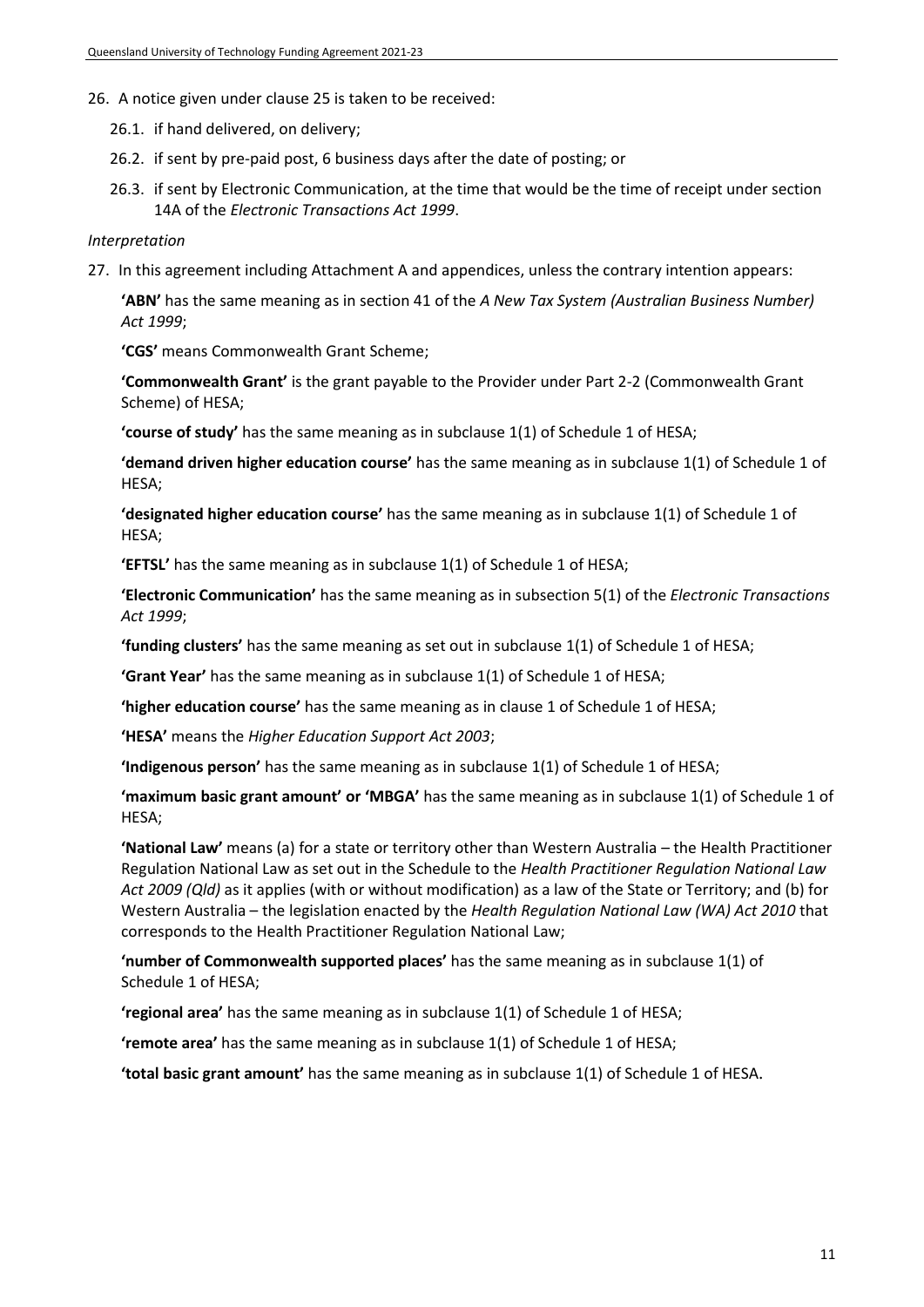- 28. In this agreement, unless the contrary intention appears:
	- 28.1. words in the singular include the plural and vice versa;
	- 28.2. clause headings or words in bold format are inserted for convenience only, and have no effect in limiting or extending the language of provisions;
	- 28.3. all references to dollars are to Australian dollars;
	- 28.4. unless stated otherwise, a reference to legislation is to legislation of the Commonwealth, as amended from time to time;
	- 28.5. an uncertainty or ambiguity in the meaning of a provision of this agreement will not be interpreted against a party just because that party prepared that provision;
	- 28.6. where a word or phrase is given a defined meaning, any other part of speech or grammatical form of that word or phrase has a corresponding meaning; and
	- 28.7. where a word or phrase is not specifically defined in this agreement and the word or phrase occurs in the *Higher Education Support Act 2003*, the word or phrase will have the same meaning as in that Act.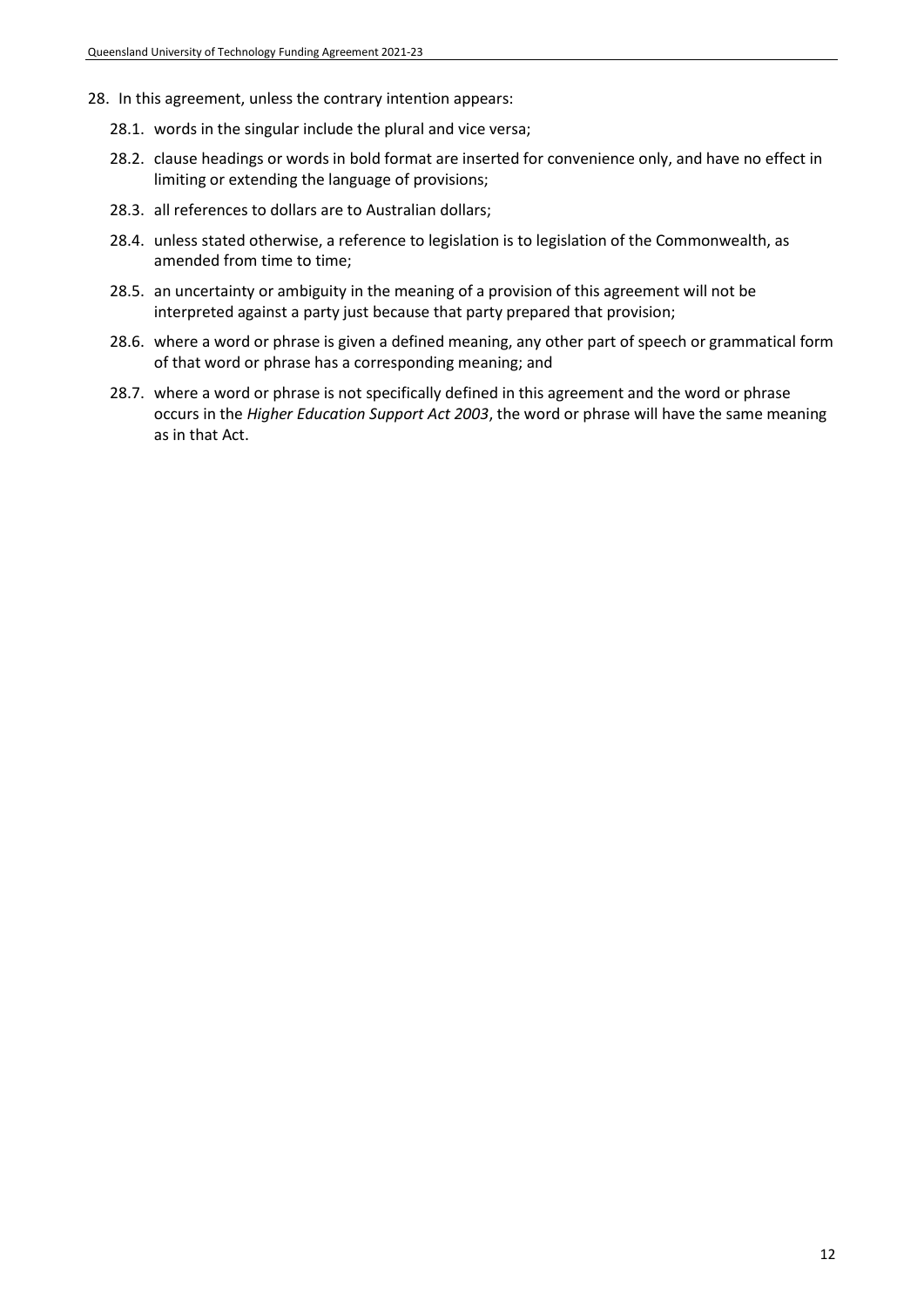#### **SIGNED for and on behalf of**

THE COMMONWEALTH OF AUSTRALIA

by Danielle Donegan, Acting First Assistant Secretary, Higher Education Division of the Department of Education, Skills and Employment as delegate of the Minister for Education.

#### **Signed by**

Danielle Donegan

**Date:** 13 January 2021

**In the presence of: Signed by**  Drew Menzies-McVey

**Position of witness** 

Assistant Secretary

**SIGNED for and on behalf of** Queensland University of Technology

**Signed by**  Margaret Sheil

**Position**  Vice-Chancellor and President

**In the presence of: Signed by**  Kym Woods

**Position or profession of witness**  Executive Assistant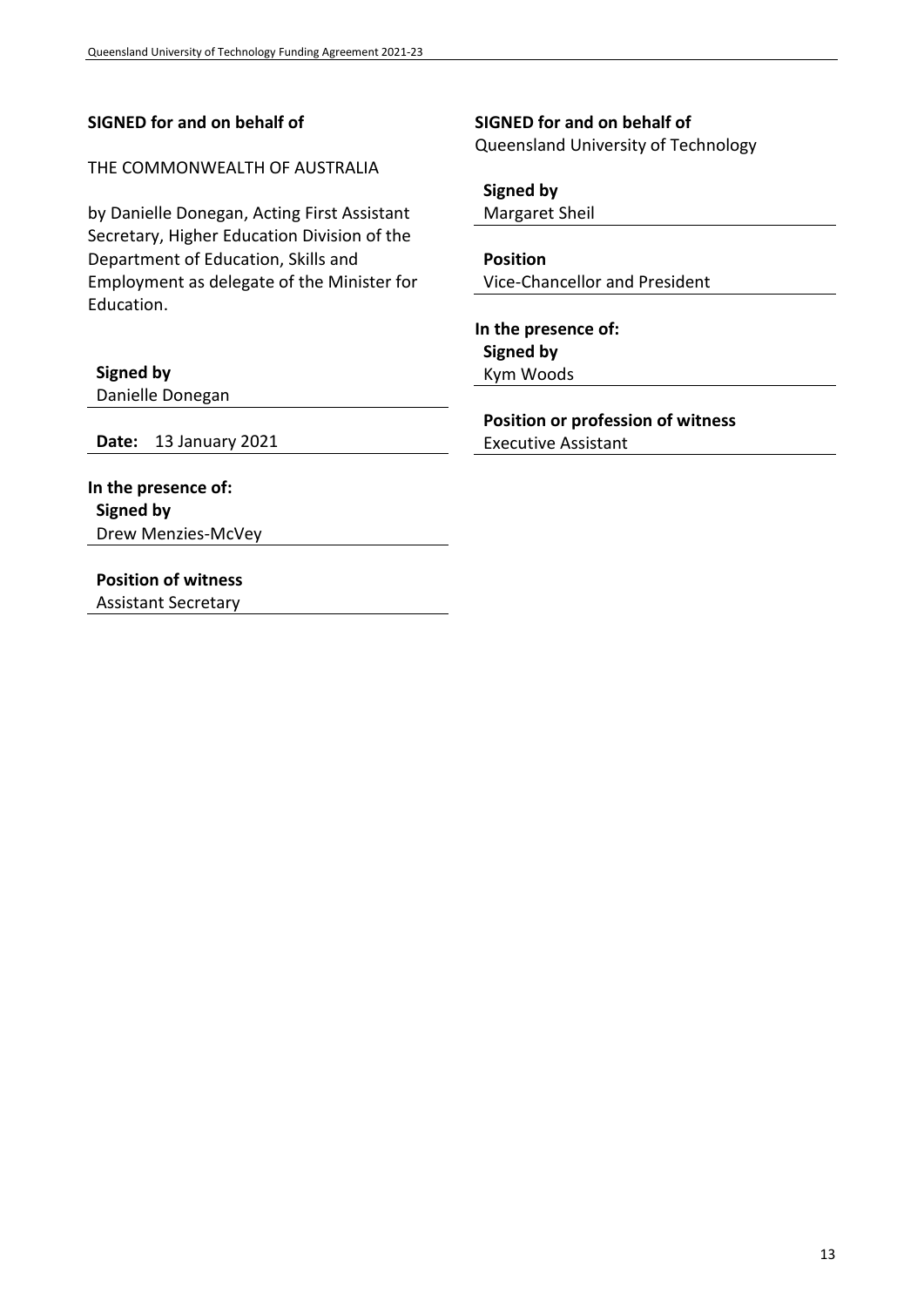#### **Appendix 1**

|      | Base MBGA     | <b>National Priority</b><br><b>Places</b> | Innovative Places | Short<br>Courses | <b>Total MBGA</b> |
|------|---------------|-------------------------------------------|-------------------|------------------|-------------------|
| 2021 | \$276,427,352 | \$1,397,000                               | \$0               | \$3,821,875      | \$281,646,227     |
| 2022 | \$276,303,518 | \$1,068,705                               | \$0               | \$0              | \$277,372,223     |
| 2023 | \$279,843,021 | \$817,559                                 | \$0               | \$0              | \$280,660,580     |

#### **Table 1a. MBGA for 2021-23 grant years for higher education courses**

#### **Maximum basic grant amount for higher education courses**

- 1. The maximum basic grant amount for higher education courses is calculated by:
	- 1.1. applying indexation consistent with the methodology set out in Part 5-6 of HESA; and
	- 1.2. applying the growth factors in the following table for each of the Provider's campuses.

| <b>Campus</b>   | <b>Remoteness</b> | 2021 Factor | 2022 Factor | 2023 Factor |
|-----------------|-------------------|-------------|-------------|-------------|
| <b>Brisbane</b> | High metro        | 0.91%       | 1.61%       | 2.12%       |
| Kelvin Grove    | High metro        | 0.91%       | 1.61%       | 2.12%       |

- 2. The maximum basic grant amount for higher education courses for a year also includes the following amounts that are contingent on meeting performance-based funding requirements in each year:
	- In 2021, performance-based funding is \$3,429,882
	- In 2022, performance-based funding is \$6,844,904
	- In 2023, performance-based funding is \$10,147,234
- 3. If the provider does not meet the performance-based funding requirements, the Provider's MBGA for a year will be adjusted to remove the performance-based funding amount specified above. \
- 4. The maximum basic grant amount for higher education courses includes funding for short courses as set out below. The Provider must use the funding in Table 1b to deliver the short courses shown in the table.
- 5. Subject to the requirements of the *Higher Education Standards Framework (Threshold Standards) 2015*, the Provider commits to grant credit for units of study undertaken as part of any undergraduate certificate listed in Table 1b if those units may also contribute to a different higher education award that a student enrols in subsequent to completing the undergraduate certificate, including but not limited to those set out in Table 1b.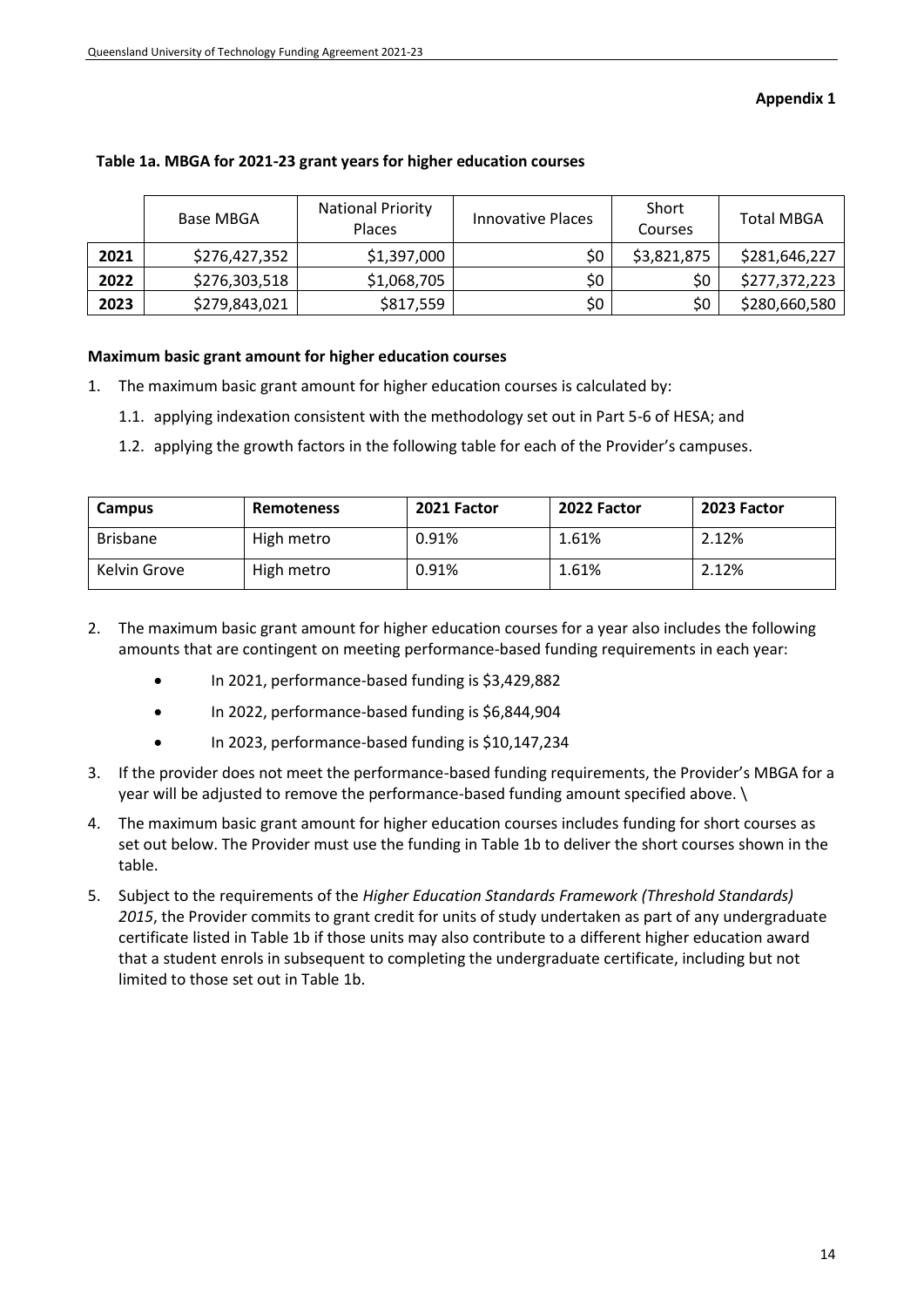|  |  |  |  | <b>Table 1b. Allocated short courses</b> |
|--|--|--|--|------------------------------------------|
|--|--|--|--|------------------------------------------|

| Course type                 | Course name                                           | Course(s) the short<br>course can articulate<br>to | <b>Total CGS</b><br>funding for<br>short courses |
|-----------------------------|-------------------------------------------------------|----------------------------------------------------|--------------------------------------------------|
| Undergraduate Certificate   | Undergraduate Certificate<br>(Information Technology) | Bachelor of<br>Information<br>Technology           | \$165,625                                        |
| Undergraduate Certificate   | Undergraduate Certificate<br>(Nursing)                | <b>Bachelor of Nursing</b>                         | \$406,250                                        |
| <b>Graduate Certificate</b> | <b>Graduate Certificate in Nursing</b>                |                                                    | \$3,250,000                                      |
| <b>Total</b>                |                                                       |                                                    | \$3,821,875                                      |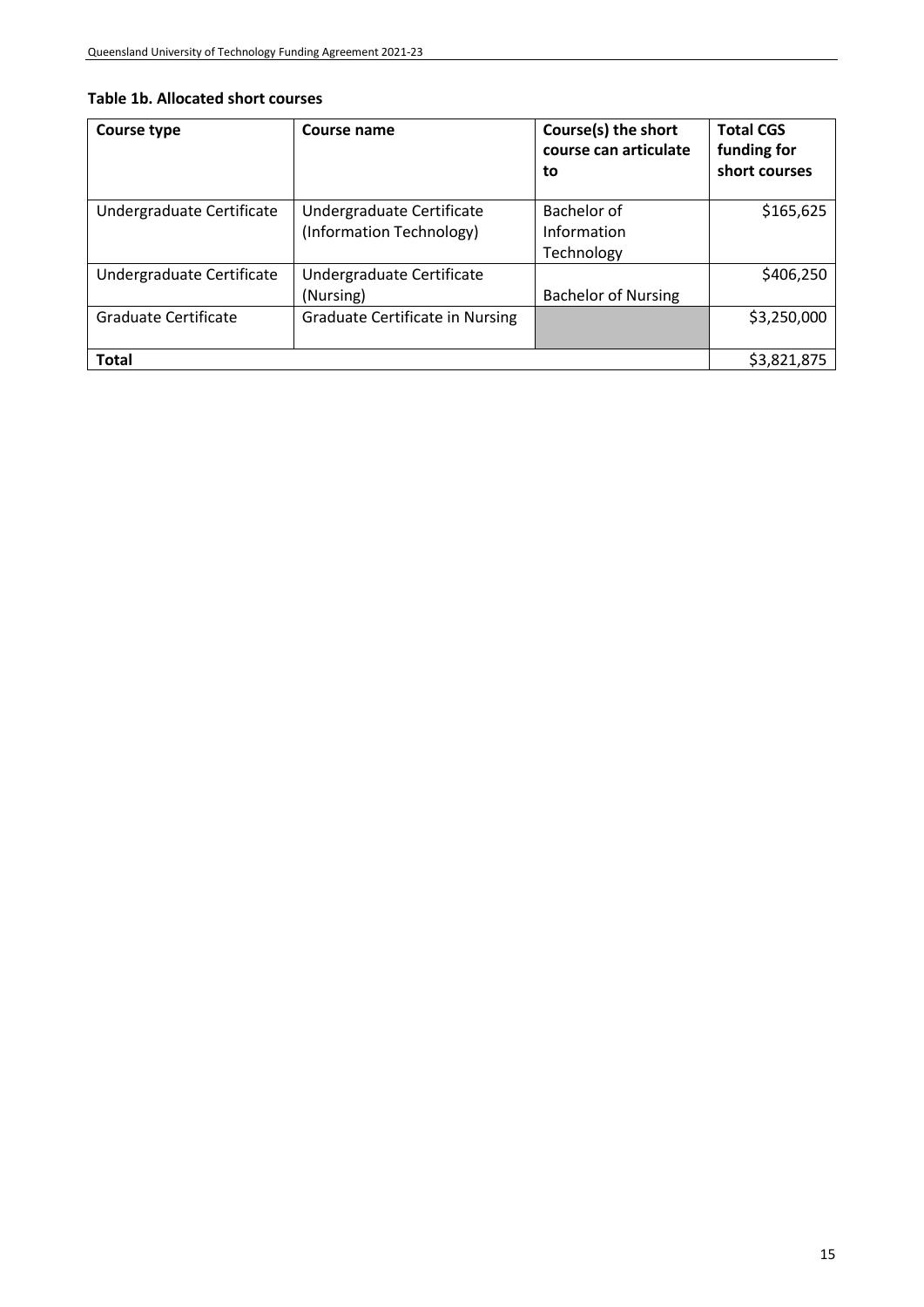#### **Appendix 2**

#### **Indigenous, Regional and Low Socio-Economic Status Attainment Fund**

- 6. In 2021, the Indigenous, Regional and Low Socio-Economic Status Attainment Fund (IRLSAF) consists of five components:
	- a) Higher Education Participation and Partnerships Program (HEPPP);
	- b) National Priorities Pool Program;
	- c) Regional Partnerships Project Pool Program;
	- d) Regional Loading Program (RLP); and
	- e) Enabling Loading Program (ELP);

#### **IRLSAF funding**

- 7. Grant amounts for the HEPPP, RLP and ELP in 2021 are calculated using the method specified for the relevant component in Divisions 1, 4 and 5 of Part 3 of Chapter 1 of the *Other Grants Guidelines (Education) 2012* (see paragraph 41-30(a) of the Act) and are estimated in Table 2a below.
	- HEPPP funding for eligible providers is calculated using the formula specified at section 1.47 of Division 1 of Part 3 of Chapter 1 of the *Other Grants Guidelines (Education) 2012*.
	- The National Priorities Pool Program and Regional Partnerships Project Pool Program are subject to a competitive grants processes and any funding under these programs will be granted separately.
	- RLP funding for eligible providers is calculated using the formula specified at section 1.59 of Division 4 of Part 3 of Chapter 1 of the *Other Grants Guidelines (Education) 2012*.
	- ELP funding for eligible providers is calculated using the formula specified at section 1.61 of Division 5 of Part 3 of Chapter 1 of the *Other Grants Guidelines (Education) 2012*.

**Table 2a. 2021 HEPPP, RLP and ELP funding**

| Program    | 2021        |
|------------|-------------|
| HEPPP*     | \$3,909,111 |
| <b>RLP</b> | \$0         |
| <b>ELP</b> | \$0         |

#### **Allocation of places for the purposes of the ELP**

8. For the purposes of section 1.61.1 of Division 5 of Part 3 of Chapter 1 of the *Other Grants Guidelines (Education) 2012*, the number of Commonwealth supported places allocated to the Provider for 2021- 2023 is 0.

#### **HEPPP reporting requirements**

9. For the purposes of section 1.50 of Division 1 of Part 3 of Chapter 1 of the *Other Grants Guidelines (Education) 2012*, the HEPPP reporting requirements in 2021 are as per Table 2b below. The Department will provide reporting templates to the Provider in early 2021 via email which the Provider must use when submitting the reports. All reports are to be submitted to [equity@dese.gov.au.](mailto:equity@dese.gov.au)